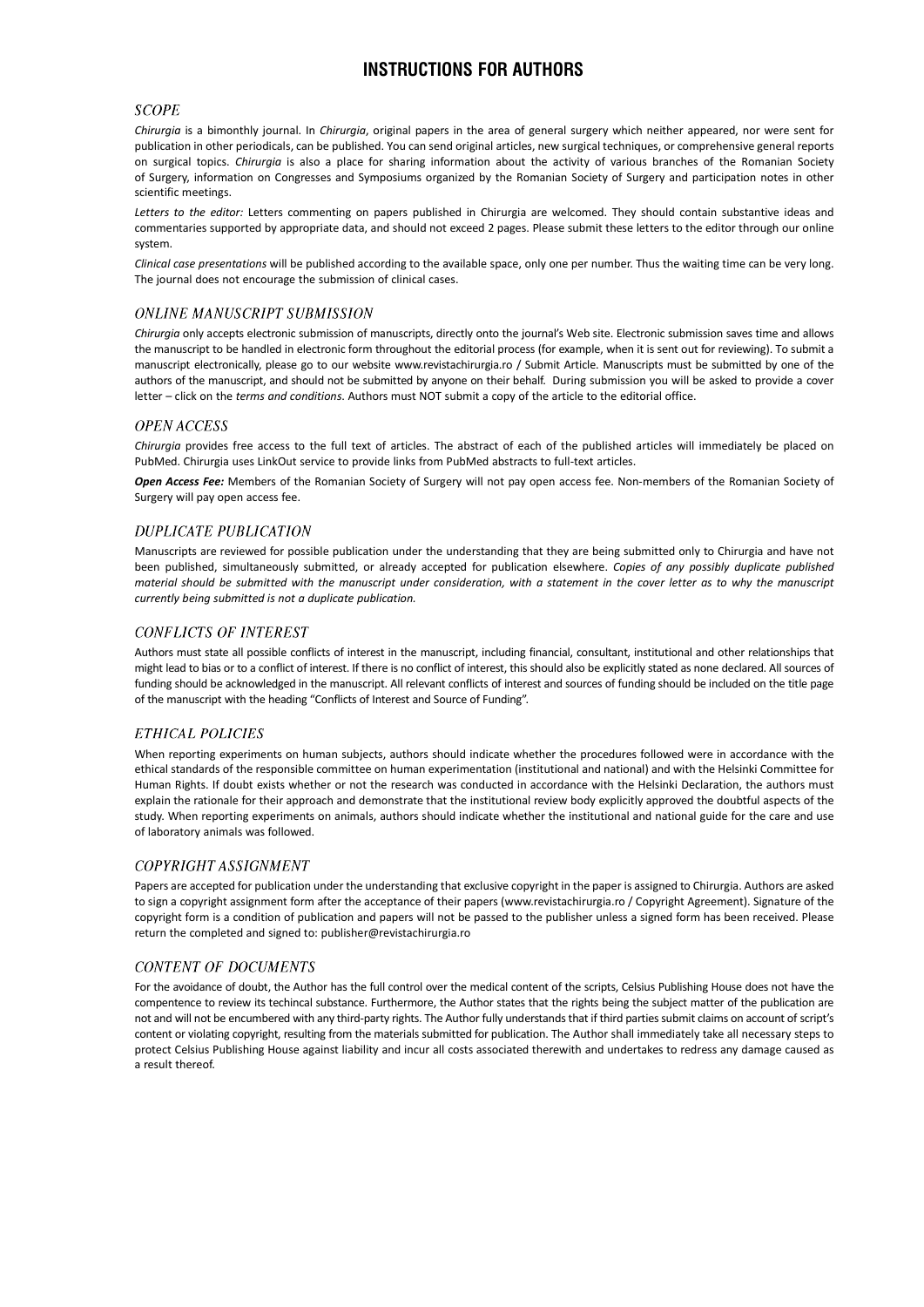## **PLAGIARISM DETECTION**

Celsius Publishing House is a member of CrossCheck by CrossRef and iThenticate. All articles accepted for publication in Chirurgia Journal are reviewed for originality with iThenticate, a plagiarism screening service.

## **PERMISSIONS**

Authors must submit written permission from the copyright owner (usually the publisher) to use direct quotations, tables, or illustrations that have appeared in copyrighted or published form elsewhere, along with complete details about the source. Any permissions fees that might be required by the copyright owner are the responsibility of the authors requesting use of the borrowed material, not the responsibility of the journal Chirurgia.

## **AUTHORSHIP**

All persons listed as authors are assumed to have been actively involved in one or more key aspects of the reported study. All authors must confirm that they have met the criteria for authorship as established by the International Committee of Medical Journal Editors (http://www.icmje.org).

Full responsibility for the content of articles lies with the authors.

### **MANUSCRIPT PREPARATION**

Articles submitted to the journal must be written in English language. If you need help, Celsius Publishing House can provide translation services paid by the authors. The journal only accepts electronic submission of manuscripts in Word format. Do not send your manuscripts in PDF format. Manuscripts should be typed (font size 11), double spaced on A4 paper, including tables, figures and references.

Recommended dimension of the articles is: - 8-10 pages for an original article (clinical studies, surgical treatment); - 3-4 pages for casereports; - 1-2 pages for: book references, reviews of certain periodicals, reports concerning the work of different societies or scientific acts.

## Title page

The title page should include: - the title of the article; - full name of each author involved; - name of department(s) and institution(s) with which each author is affiliated; - the corresponding author's full name, postal address, phone and fax number and e-mail address; - information regarding whether the authors consider the paper an Original Article, Case Report etc.; - cite all sources of support for the work being reported, including grants, equipment etc.

## Abstract

The articles must include abstracts in Romanian and English language together with the titles. Structured Abstract (for Original Articles only) of no more than 200 words, stating Background, Methods, Results, and Conclusions, or Standard abstract (for Case Reports, Reviews, Surgical Techniques - short abstract); Key words - up to six.

## **Introduction**

Introduction - which explicitly shows why certain subject attracted the author's attention (the reasons for accomplishing the study) and presents a concise depiction of the actual stage of the matter at hand; in this section just a minimum number of bibliographic references should be quoted, without an exhaustive presentation of the literature.

# Material and Method

Material and Method - should clearly describe the recruitment criteria of the patients in the study, the pursued clinical data, number of observations (for clinical studies) or entire description of the animal lots (for experimental studies). The statistic methods and special laboratory measurements should also be mentioned, with bibliographic references.

# $Reults$

Results - should include the findings of the work, presented in a logical order of tables, images, pictures. The content of the tables or images should not be repeated as information in the text.

## **Discussions**

Discussions - must include the comparison of personal results with similar data from the medical literature. New perspectives revealed by the study should be underlined and their implications, as well as the study limits must be commented. The data shown in the "Results" section should not be repeated. It is recommended to avoid assertions that cannot be supported by bibliographic references or by the study's results.

# Conclusions

Conclusions - explains the significance of the work.